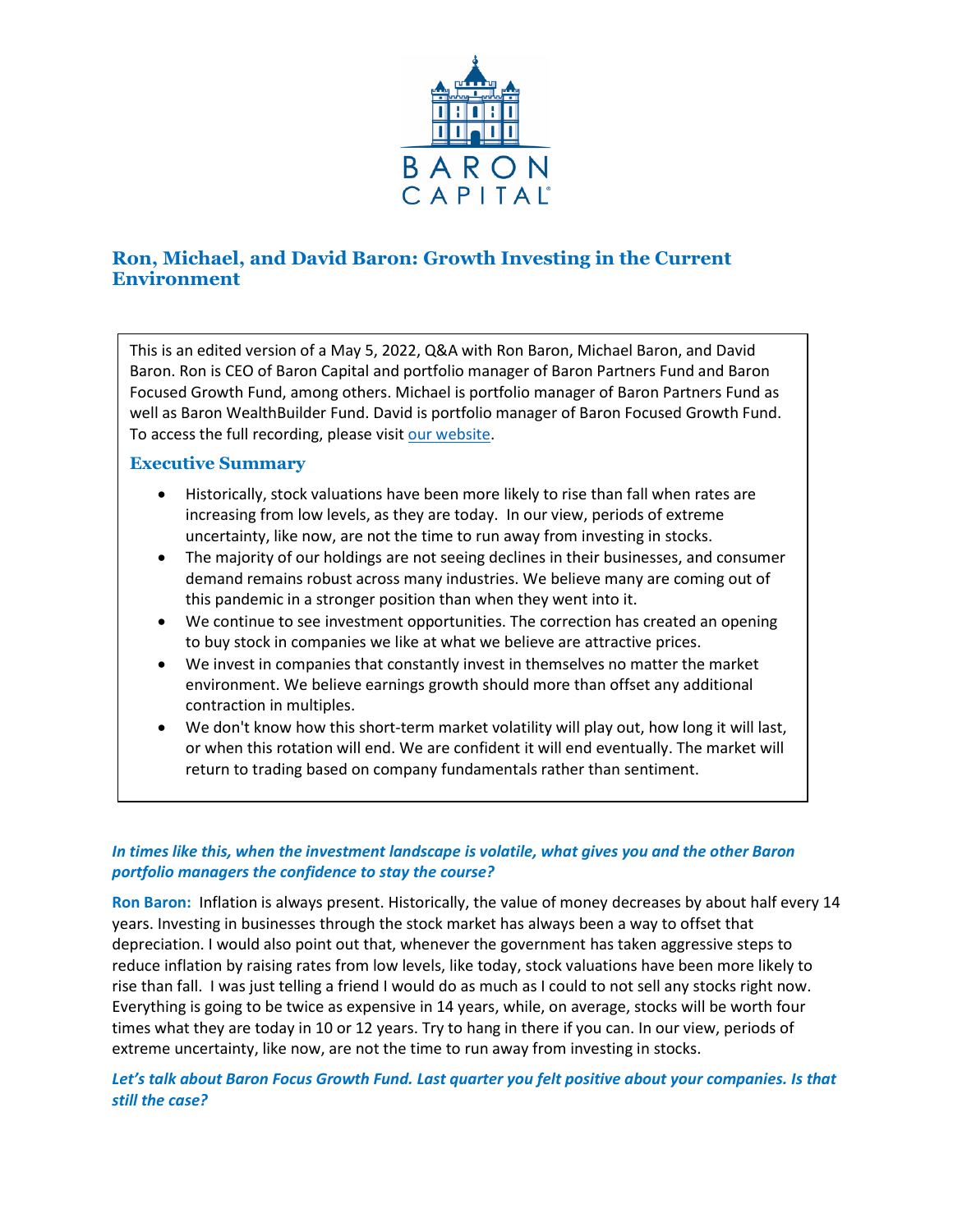**David Baron:** We know everyone is concerned the Fed will aggressively raise rates to combat inflation, which could potentially drive us into recession. So far, our companies are not seeing weakness in their businesses, and consumer demand remains robust across many industries. Many are emerging from the pandemic stronger than their pre-pandemic position. Earnings and cash flow are rebounding, which they are using to fund growth opportunities, buy back stock, and increase dividends. Companies have positive outlooks and see value in their stocks. Consumers built up an estimated \$2 trillion in savings over the past two years. Combine that with \$2 trillion in private equity capital ready to be deployed, and in our view, you have a supportive environment for stocks.

For example, **Boyd Gaming Corporation** and **MGM Resorts International** reported strong earnings and robust demand and accelerated share buybacks. **Tesla, Inc.** reported strong results despite supply chain issues and COVID-related shutdowns in China. It expects deliveries to accelerate by up to 60% above last year's levels, higher than its immediate-term target of 50% annual growth. Consumer demand should support further growth as electronic vehicles comprise just 2% of the total addressable market. Tesla's gross margins are in the low 30% range despite cost pressure and high-teens operating margins. Its 40% EBITDA cash conversions are unheard of for a car company, and it has a strong balance sheet with \$18 billion in cash and just \$100 million of debt. Suffice it to say we still see significant upside.

The correction created a chance to buy or add to stock in companies we like at attractive prices. For example, **MSCI, Inc.** was down 10% on worries about its fee-based business and stock market declines. While this represents 25% of its business, its core business continues to grow quickly with organic revenue growth in the mid-teens, recurring subscription revenue growth in the high-teens, new subscription sales up 2%, and a retention rate of 96%. The company generates a lot of cash, which it is using for share buybacks. It sees value in its stock, and we agree. We've added to our position.

Shares of digital music service **Spotify Technology SA** were down on controversy around Joe Rogan's podcasts along with broader macro concerns. We view Spotify as a long-term winner in audio streaming with potential to reach more than a billion users and bought more shares on the dip.

Shares of **Krispy Kreme, Inc.** fell on supply chain issues including increased transportation costs as well as high-impact costs. We added to shares as we think these costs are being offset by higher pricing, and the company is adding new stores at a double-digit rate, continues to improve margins, and has a large addressable market with a strong brand that should allow it to continue to take share.

Travel and leisure stocks, which now comprise over 20% of the Fund, are seeing performance above prepandemic levels driven by lower marketing and labor costs and a higher-income consumer. With improved balance sheets and cash flows we see potential for growth in many of these names.

We invest in companies that constantly invest in themselves regardless of the market, and as a result, we believe they can continue to grow in an inflationary environment. I don't have a crystal ball, but we believe earnings growth will more than offset any additional multiple contraction from higher rates.

#### *Let's move on to Baron Partners Fund.*

**Michael Baron:** It has been a tough macro environment for growth investors, but the Fund is doing better than many of our peers and the index on an absolute and relative basis. From a fundamental standpoint, a lot of the companies we speak to are reporting good numbers and saying that business fundamentals remain strong and their goals attainable.

The current rotation has not favored growth companies or our style of investing. Inflation and interest rates, supply chain concerns, labor shortages, and the invasion of Ukraine have hurt growth investors by causing higher discounting of future revenue streams and more expensive financing for initiatives. It's become harder for these businesses to take on entrenched incumbents. It's more expensive to operate.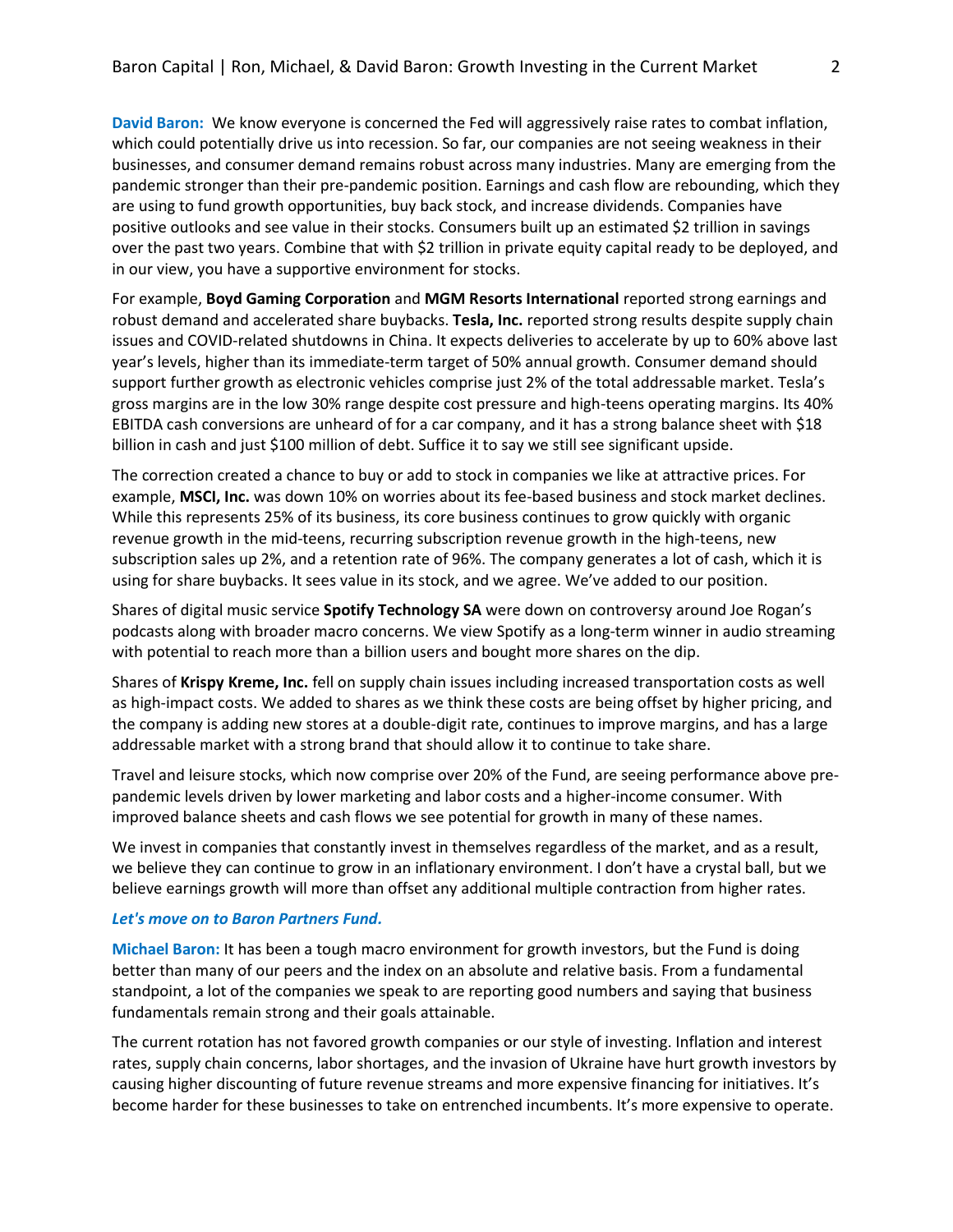And Russia's invasion of Ukraine has called into question the notion of a more global economy. But we're not changing what we do or how we do it. That's what's we think drove our strong results.

### *If you are not changing what we do, is there anything you can do to combat interest rate inflation?*

**Michael Baron:** We're not changing the strategy. It's concentrated; top 10 positions account for 93.6% of assets. It uses leverage. Currently leverage stands at 10.8%, up slightly from last quarter but down significantly from its historical average. I think we've done a good job finding businesses that act differently from one another in the same environment. We think that strategy has helped us retain value in this difficult quarter.

Companies like Tesla, **Space Exploration Technologies Corp. ("SpaceX"),** and **Iridium Communications Inc.** are disruptive businesses that have all grown in this challenging environment. Tesla grew more than 60% in the most recent quarter, delivering 310,000 vehicles. While other car companies grappled with supply chain and labor shortages, Tesla's more vertical integration helped to insulate it from these shortages, allowing it to continue to grow.

SpaceX is another large holding in the Fund. It now has 20% more satellites in orbit than at the start of the year. After Russia's invasion of Ukraine, SpaceX provided Ukraine with 5,000 terminals to help its citizens stay informed and maintain communication. The company delivered these terminals free of charge and quickly disseminated and set them up.

Disruptive businesses are not the only ones driving performance. Our financial and real asset holdings also retained valued during the rotation. While fintech names such as MSCI and **FactSet Research Systems, Inc.** have been under more pressure, a lot of our financials like **Arch Capital Group, Ltd.** and **The Charles Schwab Corp.** have held up well. Arch Capital is seeing firmer property & casualty insurance pricing. It can lean in more there while others have been pulling back. In prior periods, it relied more on its mortgage insurance business. Now it is being more aggressive in writing policies with higher rates. With over \$600 billion on its balance sheet, Schwab has benefited from the higher rate environment.

We've seen more pressure on our core growth businesses even though their fundamentals are strong**. CoStar Group, Inc., IDEXX Laboratories, Inc,** and **Gartner Inc.** are examples. All three have built out their sales teams, which should provide a tailwind going forward.

Other names that have lost ground while their fundamentals remain solid include Spotify and **Shopify Inc.** Both are leaders in their markets. Spotify dominates the digital audio market. In addition to its core music offering, it's making significant inroads in spoken-word content like podcasts and audiobooks, a higher-margin business with more ad revenue and lower fees. While it will take time to build out that business, we are confident it will. Shopify has been investing in its services levels to help bring it up to par with what **Amazon.com, Inc.** offers its customers. If it is successful in doing so in its space -- branded services and products – we think it will grow its customer base and even charge more for its services.

#### *Do you have any thoughts where this market is going? How do you maintain confidence?*

**Michael Baron:** While we don't know how long this volatility will persist or when the rotation will end, we are confident it will end eventually, and investors will go back to trading based on company fundamentals rather than sentiment. In the two periods when the market faced significant headwinds, the collapse of the internet bubble and the financial panic, the Fund retained value. We believe it's the way we structure the portfolio that allows us to weather these type environments.

*I would be remiss if I didn't ask about Elon Musk's Twitter purchase, given your investments in SpaceX and Tesla.*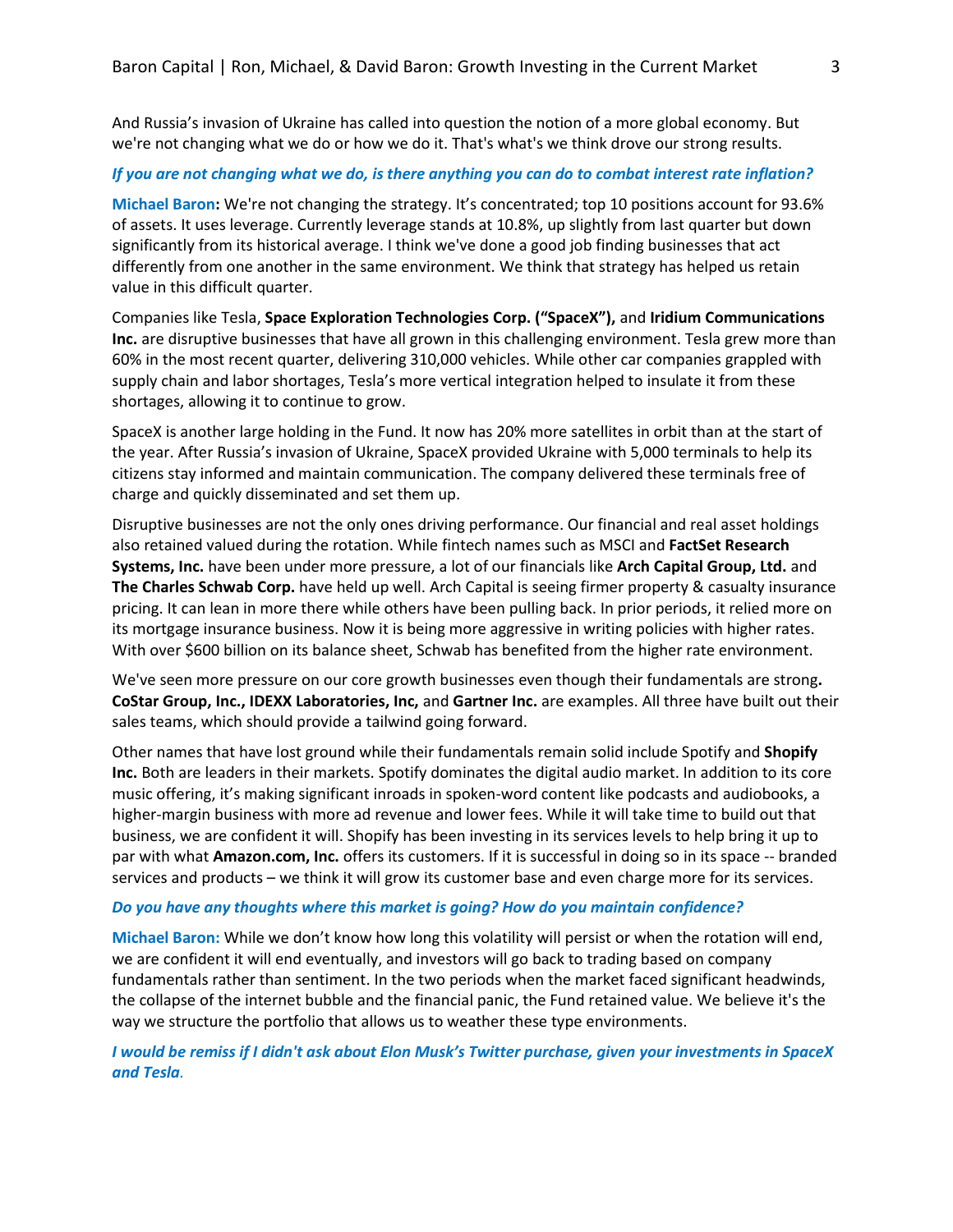**Ron Baron:** We are likely to invest in **Twitter Inc.** We were skeptical initially, but after quite a bit of research, we think the business is substantially differentiated from other social media. It's a town square where people can engage in conversation and debate whatever is happening or the current news or find information on anything and talk to experts. It's the only place where content providers can really engage with and have a conversation with a follower.

We think the business has been poorly run. After Elon selects a new management team, the opportunities seem almost limitless. First, Twitter has 10 times the number of engineers than are probably necessary. Second, it spends a great deal on sales and marketing -- 18% to 20% of revenues. Third, no revenue flows to content providers.

What Elon does is assess every level of a business. He always believes a business can be run with far fewer people if those people are smart and work hard. Twitter's employees haven't had that reputation, and the business has grown only modestly. But it does have 200 million subscribers and followers. The goal is to get to a billion subscribers in five years and, at the same time, reduce costs to achieve more revenue per user. I think right now Facebook derives about 10 times the amount of revenue on its content as Twitter. So, we see a big opportunity to achieve more revenue at a much lower cost. That makes the company a lot more interesting. The company is going to go private and could potentially go public again some five or six years in the future.

### *Do you have any insight into how much Elon Musk will be actively involved in Twitter?*

\_\_\_\_\_\_\_\_\_\_\_\_\_\_\_\_\_\_\_\_\_\_\_\_\_\_\_\_\_\_\_\_\_\_\_\_\_\_

**Ron Baron:** After the first several months it's probably not going to be as much as you might think. I expect he will focus on selecting a management team and hiring engineers. He's going to tell them, "This is what you need to do, this is what you need to develop, and you need to make it a much simpler system." Then I think he will pull back and go back to his normal day jobs.

*Investors should consider the investment objectives, risks, charges. and expenses carefully before investing. The prospectus and summary prospectuses contain this and other information about the funds. You may obtain them by calling the fund's distributor, Baron Capital at 1-800-99BARON, or by visiting www.baronfunds.com. Please read them carefully before investing.*

**Baron Focused Growth Fund**'s annualized returns for the Institutional Shares as of March 31, 2022: 1 year 9.47%, 5-year 31.02%, 10-year 19.00%. Annual expense ratio for the Institutional Shares as of December 31, 2021, was 1.05%. The **Russell 2500 Growth Index**'s annualized returns as of March 31, 2022: 1-year -10.12%, 5-year 13.22%, 10-year 12.69%.

**Baron Partners Fund**'s annualized returns for the Institutional Shares as of March 31, 2022: 1-year 24.51%, 5-year 39.02%, 10-year 25.80%. Annual expense ratio for the Institutional Shares as of December 31, 2021, was 1.11% (comprised of operating expenses of 1.05% and interest expense of 0.06%). The **Russell MidCap Growth Index**'s annualized returns as of March 31, 2022: 1-year -0.89%, 5 year 15.10%, 10-year 13.52%.

*The performance data quoted represents past performance. Past performance is no guarantee of future results. The investment return and principal value of an investment will fluctuate; an investor's shares, when redeemed, may be worth more or less than their original cost. The Adviser reimburses certain Baron Fund expenses pursuant to a contract expiring on August 29, 2032, unless renewed for another 11 year term and the Fund's transfer agency expenses may be reduced by expense offsets from an unaffiliated transfer agent, without which performance would have been lower. Current performance may be lower or higher than the performance data quoted. For performance information current to the most recent month end, visi[t www.BaronFunds.com](http://www.baronfunds.com/) or call 1-800-99BARON.*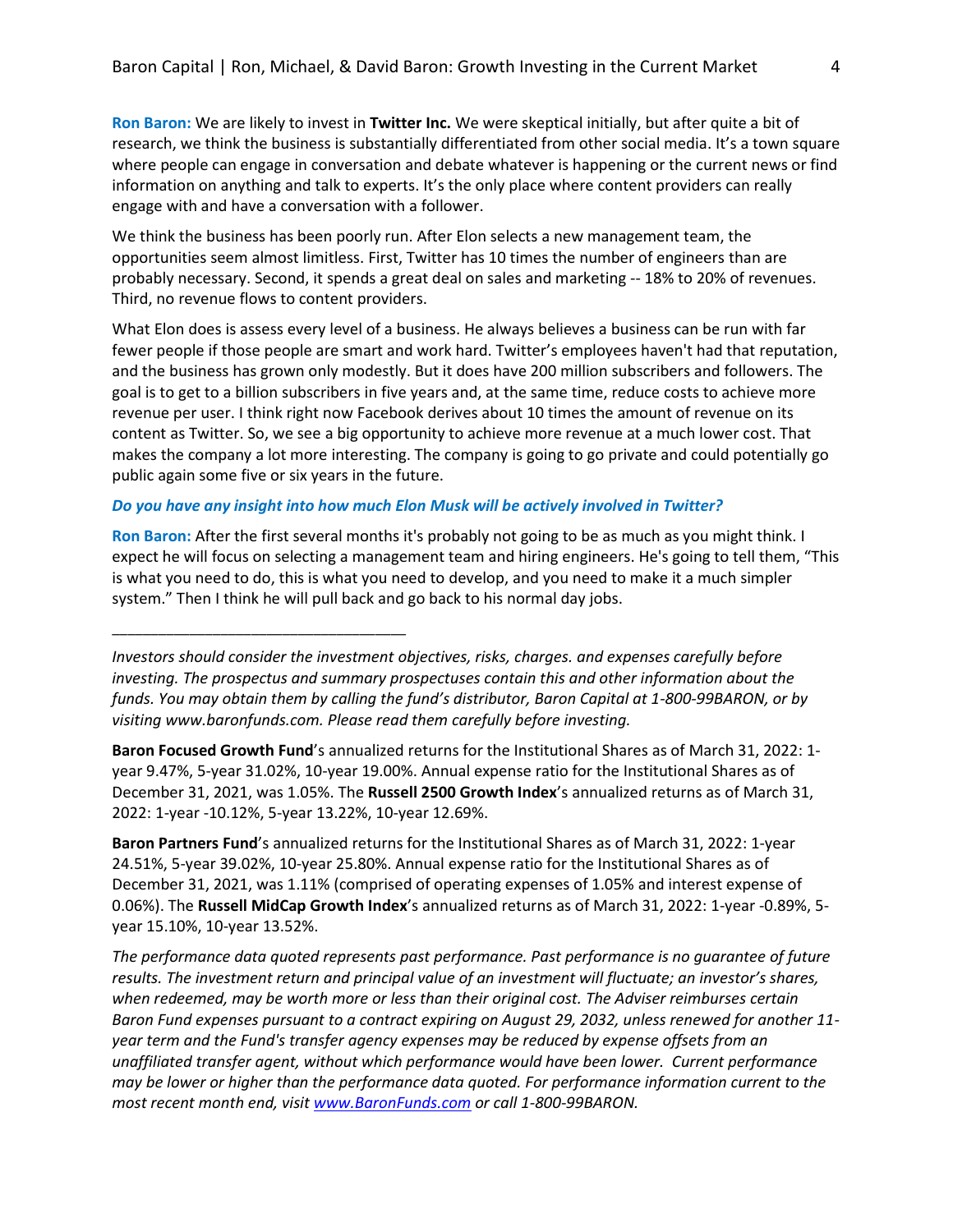Performance reflects the actual fees and expenses that were charged when the Funds were partnerships. The predecessor partnerships charged a 20% performance fee (**Baron Partners Fund**) or a 15% performance fee (**Baron Focused Growth Fund**) after reaching a certain performance benchmark. If the annual returns for the Funds did not reflect the performance fee for the years the predecessor partnerships charged a performance fee, returns would be higher. The Funds' shareholders are not charged a performance fee.

Performance for the Institutional Shares prior to 5/29/2009 is based on the performance of the Retail Shares, which have a distribution fee. The Institutional Shares do not have a distribution fee. If the annual returns for the Institutional Shares prior to 5/29/2009 did not reflect this fee, the returns would be higher.

**Risks**: The Funds are non-diversified which means, in addition to increased volatility of the Funds' returns, they will likely have a greater percentage of their assets in a single issuer or a small number of issuers, including in a particular industry than a diversified fund. Single issuer risk is the possibility that factors specific to an issuer to which the Funds are exposed will affect the market prices of the issuer's securities and therefore the net asset value of the Funds. As of the date of the latest prospectus supplement, about 49% of Baron Partners and 27% of Baron Focused Growth Funds' assets are invested in Tesla stock. Therefore, the Funds are exposed to the risk that were Tesla stock to lose significant value, which could happen rapidly, the Funds' performance would be adversely affected. Specific risks associated with investing in small and medium-sized companies include that the securities may be thinly traded and more difficult to sell during market downturns. The Funds may not achieve their objectives. **Baron Partners Fund**: Special risks associated with leverage include increased volatility of the Fund's returns and exposure of the Fund to greater risk of loss in any given period.

The discussion of market trends is not intended as advice to any person regarding the advisability of investing in any particular security. The views expressed in this presentation reflect those of the respective speaker. Some of our comments are based on management expectations and are considered "forward-looking statements." Actual future results, however, may prove to be different from our expectations. Our views are a reflection of our best judgment at the time and are subject to change at any time based on market and other conditions and Baron has no obligation to update them.

**Portfolio holdings as a percentage of net assets\* as of March 31, 2022, for securities mentioned are as follows: Boyd Gaming Corporation**– Baron Focused Growth Fund 1.2%; **MGM Resorts International** – Baron Focused Growth Fund 2.1%; **MSCI, Inc.** – Baron Focused Growth Fund 2.5%, Baron Partners Fund 1.0%; **CoStar Group, Inc.** – Baron Focused Growth Fund 4.9%, Baron Partners Fund 5.5%; **Spotify Technology S.A.** – Baron Focused Growth Fund 3.3%, Baron Partners Fund 2.5%; **Krispy Kreme, Inc.** – Baron Focused Growth Fund 1.8%, Baron Partners Fund 0.2%;; **Tesla, Inc.**– Baron Focused Growth Fund 27.7%, Baron Partners Fund 49.0%; **Space Exploration Technologies Corp.** – Baron Focused Growth Fund 8.5%, Baron Partners Fund 5.2%; **FactSet Research Systems** - Baron Focused Growth Fund 4.5%, Baron Partners Fund 3.5%; **Iridium Communications, Inc. -** Baron Focused Growth Fund 3.2%, Baron Partners Fund 1.8%; **Arch Capital Group**- Baron Focused Growth Fund 5.5%, Baron Partners Fund 3.6%; **The Charles Schwab Company -**Baron Partners Fund 3.7%; **IDEXX Laboratories, Inc.** - Baron Partners Fund 4.9%; **Shopify Inc. -** Baron Partners Fund 1.5%; **Gartner, Inc.-** Baron Partners Fund 2.3%.

Neither Baron Focus Growth Fund nor Baron Partners Fund owned **Twitter Inc.** or **Amazon.com Inc.** as of 3/31/2022.

\*Holdings for Baron Partners Fund are expressed as a percentage of long positions.